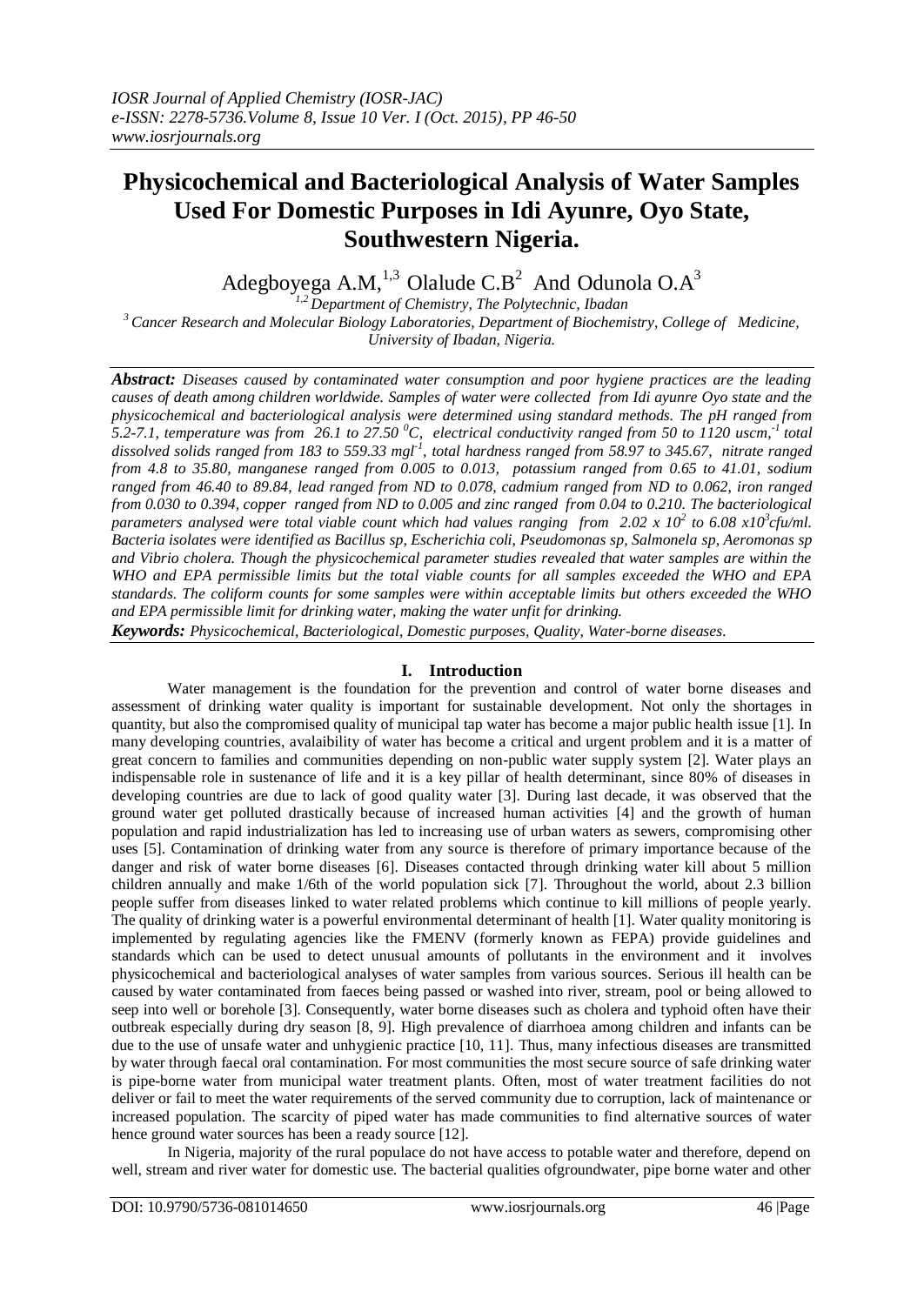natural water supplies in Nigeria, have been reported to beunsatisfactory, with coliform counts far exceeding the level recommendation by W.H.O [13, 14]. Throughout Ibadan, people are facing health problems resulting from water contamination.This study aims at determining the sanitary quality and physiochemical characteristics of domestic water collected from wells from a town in Ibadan, Oyo state, Nigeria. Idi ayunre, a town in Oyo state depends on wells for its domestic water supply and bacteriological and physicochemical analysis were determined.

### **Sample collection**

# **II. Materials And Methods**

Water samples were collected in sterilized bottles from four wells in different locations within Idi ayunre,Ibadan, Oyo state, Nigeria.



Figure a: Map of Nigeria Showing Oyo State and Location of Ibadan

#### **Physicochemical analysis**

The procedure for analysis followed "Standard Methods of Analysis of Water and Wastewater11" (APHA). The physicochemical characteristics of water were analyzed to determine the quality of drinking water in this area as described by [15]. The physical variables such as temperature, pH and electrical conductivity were analyzed at the site. The other tests included the determination Total dissolved solids, total hardness,  $Ca^{2+}$ hardness,  $Mg^{2+}$  hardness, nitrate, manganese, potassium, sodium, lead, cadmium, iron, copper and zinc. Chemicals used for the analysis were of analytical grade and instruments are of limit of precise accuracy.

#### **Determination of some heavy metals**

The water samples were acid digested with nitric acid and the heavy metals determined spectrophotometrically at the appropriate wavelengths using the Atomic Absorption spectrophotometer (AAS), Unicom model fitted with air- acetylene atomizer [15].

#### **Bacteriological analysis**

The membrane filteration method of water analysis was employed. Membrane filters of 0.45μm pore size with diameter of 47mm were used in line with recommendations by APHA – AWWA, 1998. 100mls each of water samples, from different locations, were filtered and the bacteria isolated and identified using the methods described by [3, 15].

#### **Isolation of microorganisms**

Membrane filtration technique was used to isolate the microorganisms present in the water samples. The funnel of the membrane filtration unit has a capacity of 50ml and the funnel was mounted one receptacle fixed to the vacuum pump which allows the water to flow over the porous sterile membrane filter (0.45μm). Aseptically, the membrane filters were placed on each microbial growth medium using sterile forceps after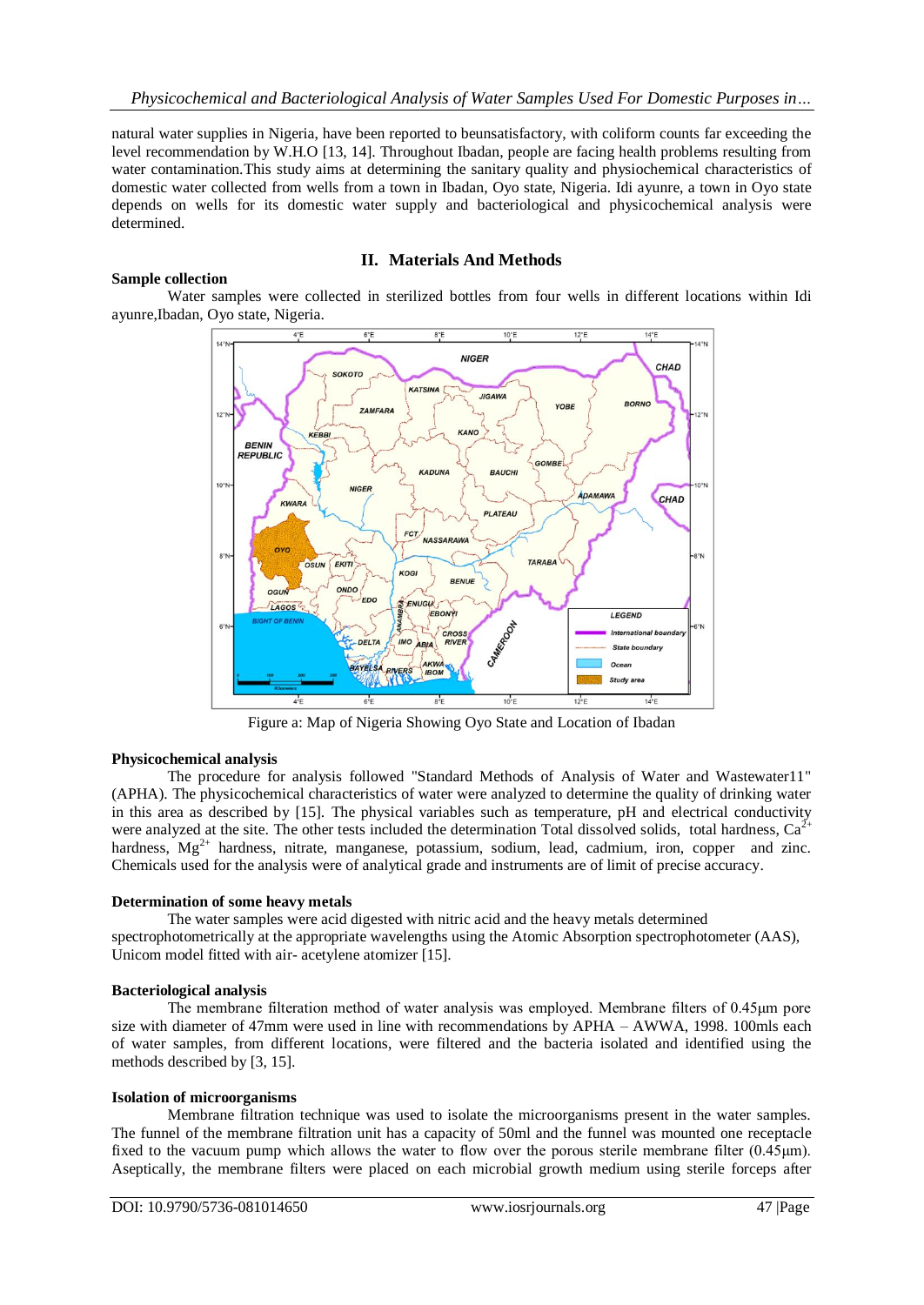passage of 100ml of water sample. The following media (Baired Parker agar, McConkey agar, Plate count agar, Potato dextrose agar and Pseudomonas agar base) were prepared and autoclaved at 121<sup>o</sup>C for 15 minutes at 15Ib before being inoculated with membrane filters.

| Parameters                        | W1               | W <sub>2</sub>   | W <sub>3</sub>    | W4               | <b>WHO</b>  | <b>EPA</b>  |
|-----------------------------------|------------------|------------------|-------------------|------------------|-------------|-------------|
| Temperature( ${}^{\circ}$ C)      | $27.50 \pm 0.10$ | $26.63 \pm 0.23$ | $27.10 \pm 0.06$  | $26.10 \pm 0.08$ | NS          | NS          |
| $pH$ (mgl <sup>-1</sup> )         | $6.8 \pm 0.25$   | $5.2 + 0.01$     | $7.0 \pm 0.30$    | $7.1 \pm 0.20$   | $6.0 - 9.2$ | $6.5 - 8.5$ |
| Conductivity $(uSem-1)$           | $223 + 5.75$     | $50 \pm 2.28$    | $1120 + 12.50$    | $328 + 3.25$     | <b>NS</b>   | <b>NS</b>   |
| $TDS$ (mgl <sup>-1</sup> )        | $380.0 \pm 2.10$ | $202.67 + 1.70$  | $559.33 \pm 1.10$ | $183.0 \pm 2.12$ | 500         | 500         |
| Total Hardness (mgl <sup>-1</sup> | $345.67 + 2.30$  | $101.12 + 1.50$  | $210.56 + 1.20$   | $58.97 + 2.00$   | 500         | 500         |
|                                   |                  |                  |                   |                  |             |             |
| <b>Calcium Hardness</b>           | $44.75 \pm 5.25$ | $5.15 \pm 0.75$  | $43.78 + 0.50$    | $18.82 \pm 0.16$ | 100         | 75          |
| <b>Magnesium Hardness</b>         | $1.33 \pm 0.00$  | $0.86 \pm 0.01$  | $12.76 \pm 0.028$ | $3.03 \pm 0.04$  | 50          | 50          |
| Nitrate( $mgl^{-1}$ )             | $4.8 \pm 0.01$   | $9.03 \pm 0.02$  | $35.80 \pm 0.01$  | $10.40 \pm 0.01$ | 45          | 100         |
| $C^{\text{admium}(mgl^{-1})}$     | $0.046 \pm 0.01$ | ND               | $0.062 \pm 0.01$  | $0.04 \pm 0.02$  | 0.05        | 0.01        |
| $\text{Iron}(mgl^{-1})$           | $0.034 \pm 0.00$ | $0.394 \pm 0.00$ | $0.030 \pm 0.00$  | $0.089 \pm 0.01$ | 0.3         | 0.3         |
| $Zinc(mgl^{-1})$                  | $0.016 \pm 0.00$ | $0.040 \pm 0.00$ | $0.210 \pm 0.00$  | $0.018 \pm 0.00$ | 5.0         | 5.0         |
| $\text{Lead}(mgl^{-1})$           | ND               | ND               | $0.062 \pm 0.01$  | $0.078 \pm 0.00$ | 0.05        | 0.05        |
| $Copper(mgl-1)$                   | $0.001 \pm 0.00$ | $0.005 \pm 0.00$ | ND                | $0.005 \pm 0.00$ | 0.001       | <b>NS</b>   |
| Manganese                         | $0.009 \pm 0.00$ | $0.013 \pm 0.00$ | $0.008 \pm 0.00$  | $0.005 \pm 0.00$ | 0.1         | 0.05        |
| Sodium                            | $60.70 \pm 0.75$ | $46.40 \pm 2.14$ | $62.79 \pm 1.20$  |                  | 200         | 200         |
|                                   |                  |                  |                   | $89.84 \pm 0.26$ |             |             |
| Potassium                         | $0.88 \pm 0.00$  | $0.65 \pm 0.00$  | $41.01 \pm 0.28$  | $14.18 \pm 0.06$ | 12          | <b>NS</b>   |

**III. Results Table 1: Physicochemical parameters of water samples in Idi ayunre, Oyo state.**

Results of triplicate determinations<br> $NS = No$  standard  $ND = Not$ ND= Not detected

**Table 2: Bacteriological analysis of water**

| Water sample codes | Total viable counts (cfu/ml) | Total coliform counts (cfu/ml) |
|--------------------|------------------------------|--------------------------------|
| W1                 | $1.80 \times 10^{3}$         | $3.2 \times 10^{2}$            |
| W <sub>2</sub>     | $2.02 \times 10^{2}$         | $6.7 \times 10^{3}$            |
| W <sub>3</sub>     | $6.08 \times 10^{5}$         | $2.9 \times 10^{5}$            |
| W <sub>4</sub>     | $3.1 \times 10^{4}$          | $1.6 \times 10^{3}$            |
| WHO standard       | $1.0 \times 10^{2}$          | Zero per 100ml                 |
| EPA standard       | $1.0 \times 10^{2}$          | Zero                           |

Results of triplicate determinations

| Table 3. MICTOBIAI ISOIACS ITOIL THE WEIL SAILIFIES |        |        |        |        |  |  |  |  |
|-----------------------------------------------------|--------|--------|--------|--------|--|--|--|--|
| Organisms isolated                                  | Well 1 | Well 2 | Well 3 | Well 4 |  |  |  |  |
| Bacillus sp                                         |        |        |        |        |  |  |  |  |
| Pseudomonas sp                                      |        |        |        |        |  |  |  |  |
| Salmonella sp                                       |        |        |        |        |  |  |  |  |
| Escherichia coli                                    |        |        |        |        |  |  |  |  |
| Aeromonas sp                                        |        |        |        |        |  |  |  |  |

**Table 3: Microbial isolates from the well samples**

Vibrio cholera  $\begin{vmatrix} - & \cdot & \cdot & \cdot \\ \cdot & \cdot & \cdot & \cdot \\ \cdot & \cdot & \cdot & \cdot \end{vmatrix}$  +  $\begin{vmatrix} + & \cdot & \cdot & \cdot \\ \cdot & \cdot & \cdot & \cdot \\ \cdot & \cdot & \cdot & \cdot \end{vmatrix}$  + + Present

- Absent

# **IV. Discussion**

Water is vital for life, however it also serves as the commonest route of transmission of a number of infectious diseases. Contaminated water is a global public health threat placing people at risk of a host of diarrhoeal and other illness as well as chemical intoxication [2]. The major risk to human health is faecal contamination of water supplies. Groundwater are found to be contaminated due to improper construction, shallowness, animal wastes, proximity to toilet facilities, sewage, refuse dump sites, and various human activities around the well [16]. Water quality can be determined using different physical, chemical and biological parameters, they are very useful to evaluate pollution trends [17].

The physicochemical parameters assesed were pH, temperature, electrical conductivity, total dissolved solids, total hardness, Ca<sup>2+</sup>hardness, Mg<sup>2+</sup> hardness, nitrate, manganese, potassium, sodium, lead, cadmium, iron, copper and zinc. The result as presented in table 1 showed that the pH range for this study was 5.2 to 7.1 and are within the permissible limit of EPA and WHO except well 2 which has a lower pH (5.2). Hence consumption of this water sample is acidic and not safe and can cause gastrointestinal disorders like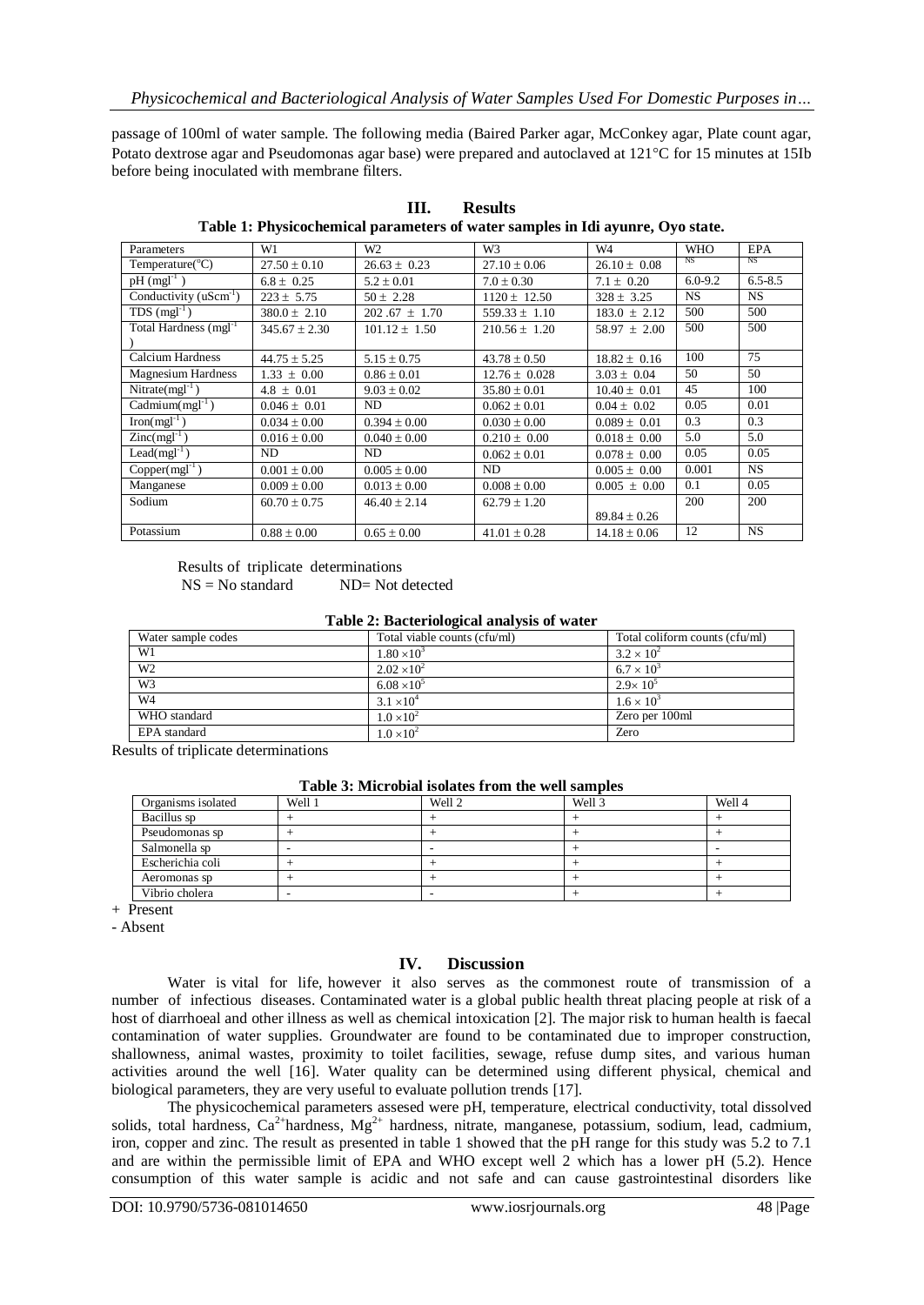hyperacidity, ulcers and burning sensation. Conductivity was highest in W3 thereby suggesting that the dissolved solids are mostly mineral salts. The summation of calcium hardness and magnesium hardness is regarded as the total hardness of water and is defined as the sum of calcium and magnesium both expressed as  $CaCO<sub>3</sub>$  in mg/l. Each of the samples had normal values of calcium and magnesium ions and these values are acceptable for domestic use and agricultural purposes. Furthermore hard water is not useful for domestic as well as agriculture purpose and this is predominantly caused by cations such as calcium and magnesium. All the water samples are within the acceptable limit with standards. Also people with kidney and bladder stones should avoid high content of calcium and magnesium in water. The WHO has suggested a limiting value of 500mg/L of TDS for potable water. In the present study samples complied with this limit with W3 having the highest value which could be due to the fact that the well did not have concrete rings. The sodium and potassium ions in the sample complied with the standards. Also excessive amount of nitrite from microbial action on agricultural fertilizer, when ingested nitrite compete for oxygen in the blood [10] but the nitrate level from all the water samples were observed to be in agreement with WHO/EPA values. The sources of metal contaminants of the underground water are uncertain though it may be due to natural process and anthropogenic activities [18]. Therefore water containing toxic metals may either have acute or chronic health effect like nausea, lung irritation, skin rash, vomiting, dizziness, cancer, birth defects, organs damage, disorder of the nervous system and damage to the immune system are usually more common [18]. For heavy metals analysis, lead was not detected in sample 1 and 2 while, cadmium was not detected in sample 2 but other samples had the heavy metal present in trace amounts. Lead may produce adverse health effect which include interference with red blood cell chemistry, delay in normal physical and mental development in babies and young children, slit deficit in attention span, hearing and learning abilities of children and slight increase in blood pressure in some adults. Although, presence of copper above the standard set by WHO/ EPA may cause gastrointestinal distress with a shorter term exposure, while a long term exposure may experience liver or kidney damage [19]. It was observed that W1 had no copper but W2 and W4 contained a high amount of copper thereby making them unfit for drinking.

Furthermore, serious ill health can be caused by water contaminated from faeces being passed or washed into river, stream, pool or being allowed to seep into well or borehole [3]. Results of bacteriological analysis of water sample is presented in Table 2. The total viable count for all water samples were quite high ranging from 2.02 x  $10^2$  to 6.08 x10<sup>3</sup>cfu/ml thereby exceeding the standard WHO and EPA limits [20]. High microbial counts in water are undesirable because of the increased likelihood that pathogens may be present, the possibility that these organisms will find access to foods and drink when used for domestic purposes.The well 3 had the highest viable count and this may be due to contamination. The total coliform counts of all the water samples were generally high. They exceeded the standard requirement for zero total coliform count per 100 ml for WHO and EPA standard [21]. The coliform ranges from  $3.2 \times 10^2$  and  $2.9 \times 10^5$ . High total coliform counts vividly indicate that the water from the wells is faecally contaminated. The water sample from Well 3 had the highest total coliform count (290,000 MPN per 100 ml). This findings is not surprising considering the high population and close proximity of the well to pit latrines. The sewage could seep slowly into underground water, thereby polluting it. The reason for contamination of well water accounts for why the microbial load of well water close to refuse disposal site have higher microbial count than the one far away from refuse disposal site [22]. We observed that all the bacteriological analysis of the water from the wells fall short of the WHO recommended guideline standard for drinking water. It requires that water intended for drinking should not contain any pathogen or microorganisms indicative of faecal contamination. However, the decteted E. coli in all the water samples indicate that all the water samples are not free from recent faecal contamination. The ability to detect faecal contamination in drinking water is necessary, as pathogenic microorganisms from human and animal faeces in drinking water pose the greatest danger to public health. The bacteria isolation from water samples include Bacillus sp, Pseudomonas sp, Salmonella sp, Escherichia coli, Aeromonas sp and Vibrio cholera. The Faecal coliform and the E. coli counts exceeding acceptable limits are indicative of pollution from domestic wastes from several informal settlements located in the community. This study therefore recorded high number of coliform counts in water samples analyzed, thus making it unsafe for drinking and require further treatment.

# **V. Conclusion**

The study revealed that groundwater in Idi ayunre does not provide safe (coliform free) water and must be treated before consumption. The coliform counts for some samples were within acceptable limits but others exceeded the WHO and FAO permissible limit for drinking water < zero cfu/100ml). Hence the monitoring of drinking/domestic water in this locality was investigated so as to prevent the spread of water borne diseases and to protect the health of the community. It is therefore recommended that inhabitants of Idi ayunre should not use their water supplies for drinking unless after proper boiling or appropriate treatment measures are employed. Furthermore, water sanitation and hygiene education programs should be in place so as to educate the people of